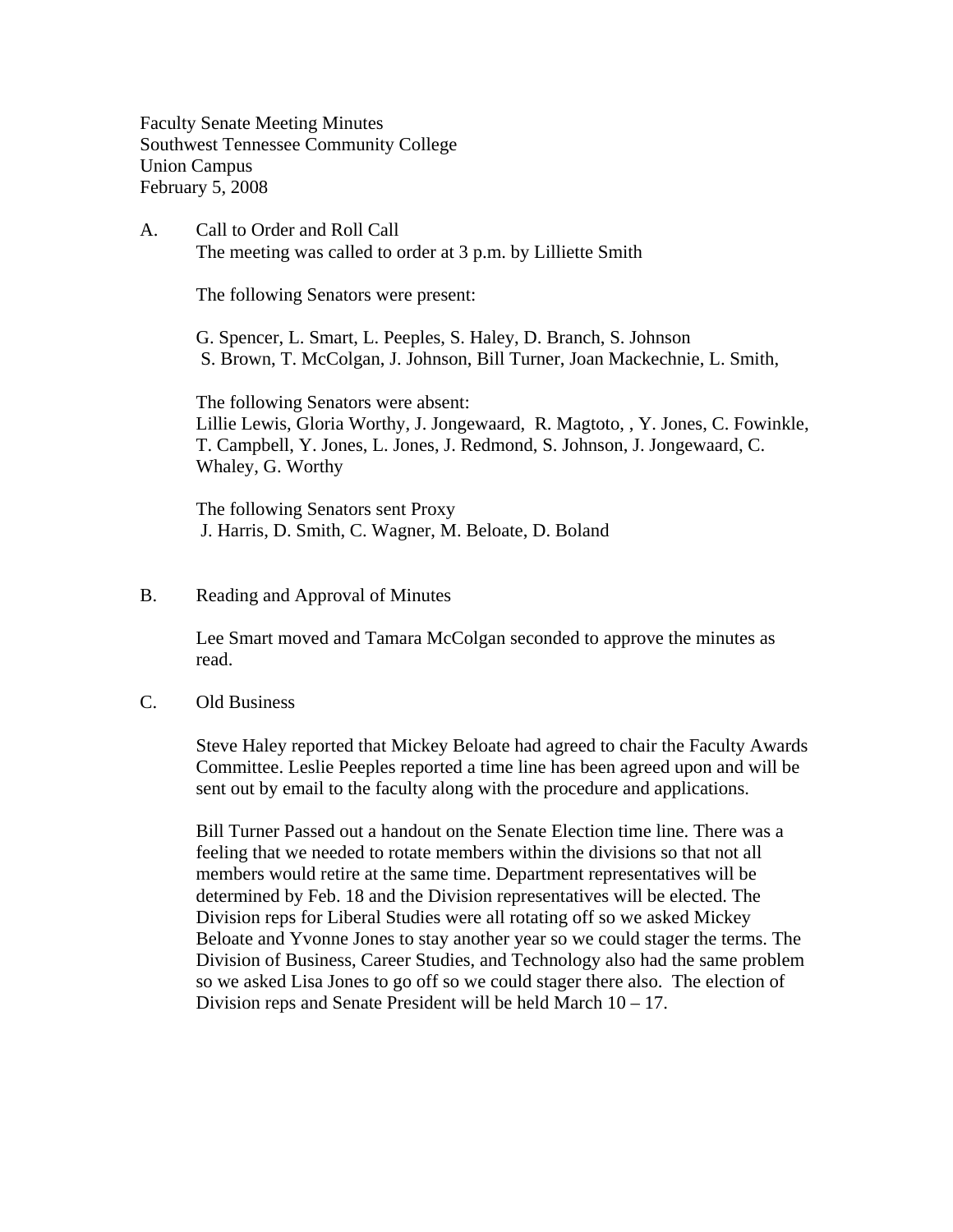## E. New Business

Gwen Aldridge the new Director of Assessment spoke to the Senate on her work at the college, especially regarding student evaluations. She hopes to come up with a singe page assessment done in hours so to eliminate the IDEA assessments we currently use.

Steve circulated Clark McKinney's handouts on his TBR Subcouncil meeting in January.

Faculty Historian – Lilliette Smith informed the Senate that the SEC would contact the library to see about book contributions. She will discuss with the library the possibility of crating a section to hold these.

Emergency Notification System – Lee Smart had requested we discuss this in light of the shooting near campus but since it has already been established no discussion was needed.

SEC Meeting with Provost – Lilliette Smith reported on a meeting the SEC had with Dr. Bassett. She passed out a handout summarizing the meeting: 1. Declining Enrollment – The SEC recommended not allowing new students to enroll after late registration without department heads permission. There may be an offer to pay faculty for advising during Summer second term. Doug Smith suggested the reason for the decline might be due to lack of open classes. Lilliette agreed to pass this on to the Provost. Shirley Brown raised the issue of a lack of qualified teacher in certain areas.

2. Student evaluations – For tenured instructors we will evaluate one time a year, two classes (one picked by the instructor and the other by the department head). For non-tenured faculty it will be twice a year.

3. Evaluation of Administration – We will evaluate our administration as of March of this year.

4. Ad hoc committee for evaluation of instructors – There is a committee currently working to develop a new system. It will turn over its document to our Faculty Evaluation and Development Committee who will then submit their recommendation to the Senate. We are hoping to finalize this by May of this term, but it may be held over depending on time.

Leslie Peeples – Leslie brought up the issue of travel funding. It is a problem getting funds from Faculty Development Committee because no funds are available through the departments. The SEC will look into the matter.

G. Adjournment

The meeting was adjourned at 4:05

\*Senate Sharepoint Web Site: http://internal.southwest.tn.edu/fac-senate/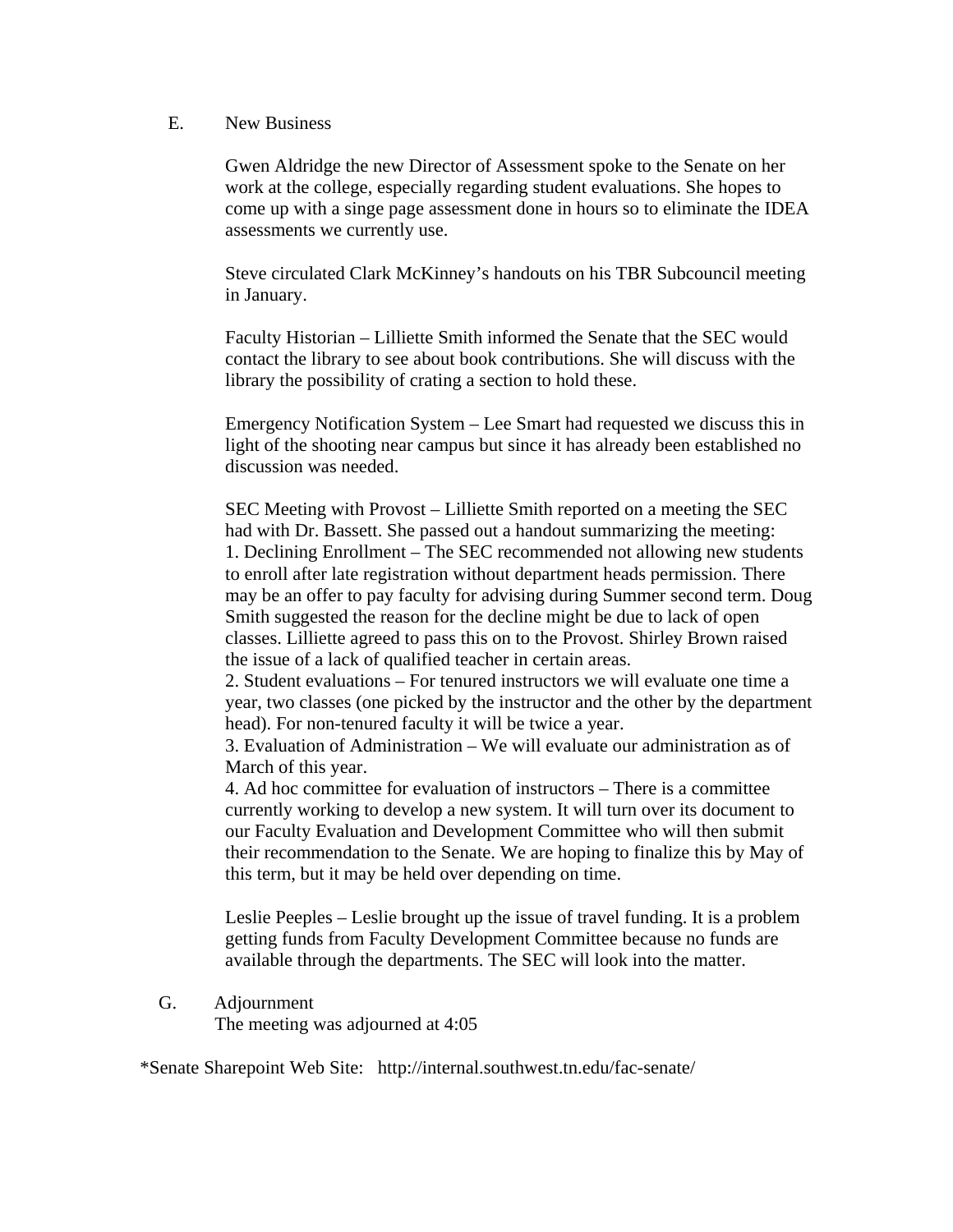2007-2008 Senate President: Clark McKinney cmckinney 4574

Division Senators: Division Senators of Liberal Studies and Education - Five Seats. (Developmental Studies, Education, Fine Arts/Language and Literature, Social and Behavioral Science/Criminal Justice)

| Jane Harris (2 yrs)    | maharris    | Fine Arts/Lang Lit             | 4246 |
|------------------------|-------------|--------------------------------|------|
| Doug Branch 2yrs)      | dbranch     | Fine Arts/Lang. and Lit.       | 4483 |
| Lilliette Smith (2yrs) | ljsmith     | Social Behav. Sci./Crim. Just. | 4125 |
| Jim Jongewaard (1yr)   | jjongewaard | Education                      | 5833 |
| Stacey Johnson (1yr)   | smjohnson4  | Fine Arts/Lang. and Lit.       | 4602 |

Division Senators of Business, Career Studies and Technology - Five Seats. (Accountacy/Office Adm./Career Studies, Business Adm. and Paralegal Studies, Information Tech/Graphic Arts, Engineering Tech., Industrial and Environ. Tech.)

| Jerry Redmond (2yrs)            |               | iredmond Information Tech., Graph. Arts. | 4410 |
|---------------------------------|---------------|------------------------------------------|------|
| Gary Spencer (2yrs)             |               | gspencer Engineering Tech.               | 4404 |
| Lee Smart $(1yr)$               | <i>lsmart</i> | Accountancy/ Office Adm                  | 5076 |
| Clemetee Whaley (2 yrs) cwhaley |               | Information Tech – Prog                  | 4516 |
| Gloria Worthy (1yr)             | gworthy       | Acountancy/Office Adm                    | 4409 |

Division Senators of Math, Natural Sciences, & Health Sciences - Four Seats. (Nursing, Mathematics, Natural Sciences, Allied Health)

| Bill Turner (2yrs)  | wturner | Mathematics             | 6023 |
|---------------------|---------|-------------------------|------|
| Doug Smith $(1yr)$  | dsmith  | <b>Natural Sciences</b> | 4128 |
| Shirley Brown (1yr) | sbrown  | <b>Nursing</b>          | 5425 |
| Tracy Rusco (2 yrs) | trusco  | <b>Natural Sciences</b> | 6094 |

Department Senators:

Division: Business, Career Studies & Tech.

Departments:

- a. Business Administration/Accountancy and Paralegal Studies
- b. Office Administration/Information Technologies and Hospitality Mgt.
- c. Engineering Technologies
- d. Industrial & Environmental Technologies

```
Leslie Peeples (2yrs) lpeeples Off Adm/Info Tech & Hosp. Mgt. 4006
```